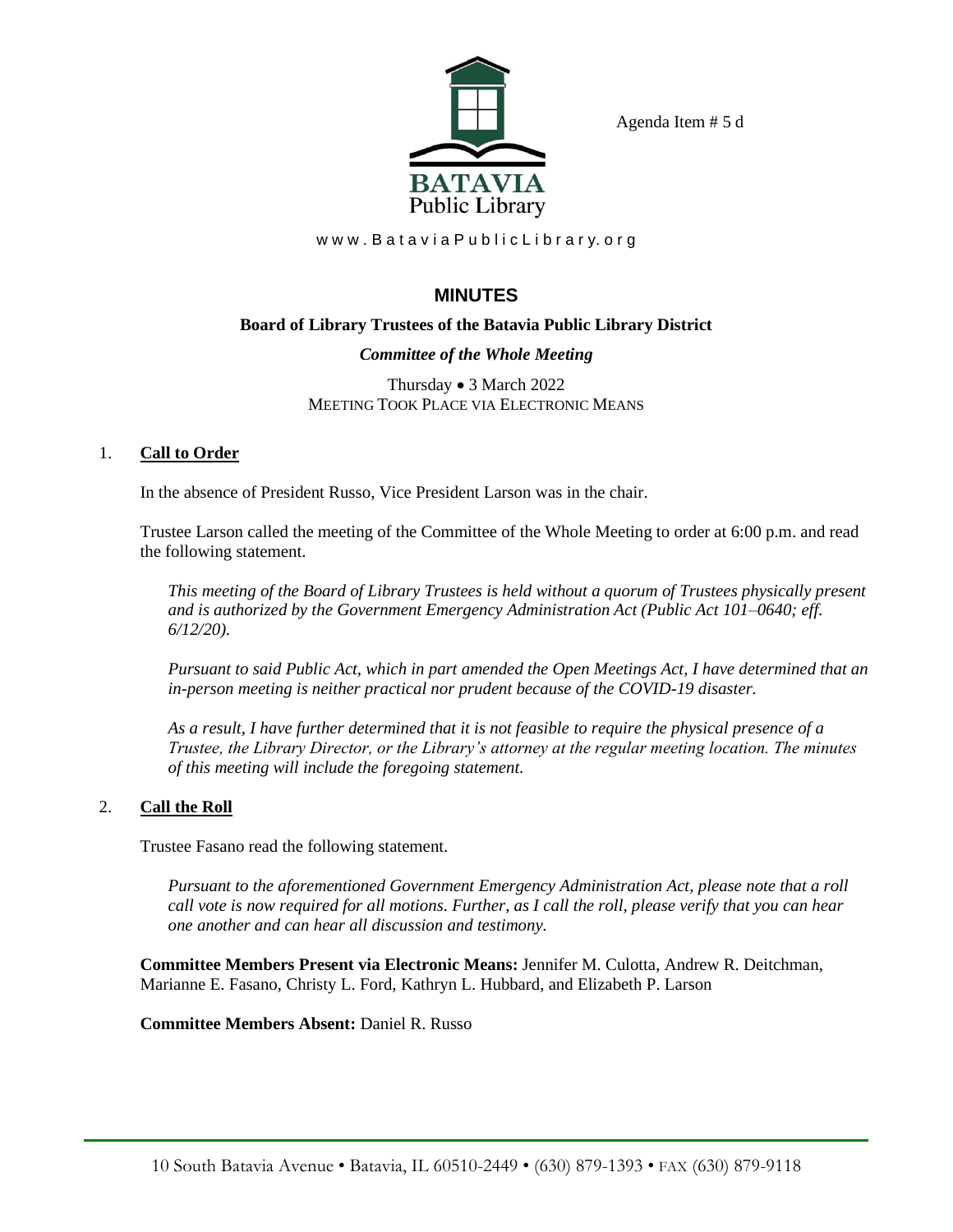**Staff Members Present via Electronic Means:** Director George H. Scheetz, Stephanie A. DeYoung, Michele M. Domel, Kerry K. Halter, Kathy A. Moecher, Lisa M. Moore, Stacey L. Peterson, and Joanne C. Zillman

### **Visitors Present via Electronic Means:** None

#### 3. **Comments from the Audience**

There were no comments from the audience.

#### 4. **Approve the Agenda**

Trustee Larson asked whether there were any changes to the agenda.

Motion by Trustee Hubbard to approve the agenda, as presented. Seconded by Trustee Deitchman. Roll Call: Trustee Culotta, aye; Trustee Deitchman, aye; Trustee Fasano, aye; Trustee Ford, aye; Trustee Hubbard, aye; Trustee Larson, aye. The motion carried, 6–0, with one member absent.

## 5. **Appointment of Official Representative to the Board of Directors of Batavia Access Television, Inc.** (Standing Committee on Policy)

Trustee Larson stated that the purpose of this agenda item was to recommend that the Board of Library Trustees appoint Trustee Marianne E. Fasano as the Official Representative to the Board of Directors of Batavia Access Television Inc. ("BATV"), effective 1 April 2022.

Director Scheetz reported that, of the eleven members on the BATV Board, six are Ex Officio Directors, as follows:—

- one shall be a member of the Batavia Chamber of Commerce appointed by the Board of Directors or its designee;
- one shall be a Board member or Employee of the Batavia Unified School District 101 appointed by the Board of Education or its designee;
- one shall be a Commissioner or Employee of the Batavia Park District appointed by the Executive Director by authority of the Board of Park Commissioners;
- **one shall be a Trustee or Employee of the Batavia Public Library District appointed by the Board of Library Trustees or its designee** [emphasis added];
- one shall be a Board member, Officer, or Employee of Batavia Township appointed by the Township Board or its designee; and
- one shall be a member of the City Council of the City of Batavia appointed by the Mayor and approved by the City Council.

In response to a question from Trustee Larson, Director Scheetz presented a summary of the Library's Official Representatives / Ex Officio Directors:—

- Founding Member (1998): Until her retirement on 31 December 2004, Library Director Margaret E. Cooper served as the Library's first official representative to BATV.
- Library Director George H. Scheetz was appointed to this position on 18 January 2005 by the Board of Library Trustees, effective 1 January 2005.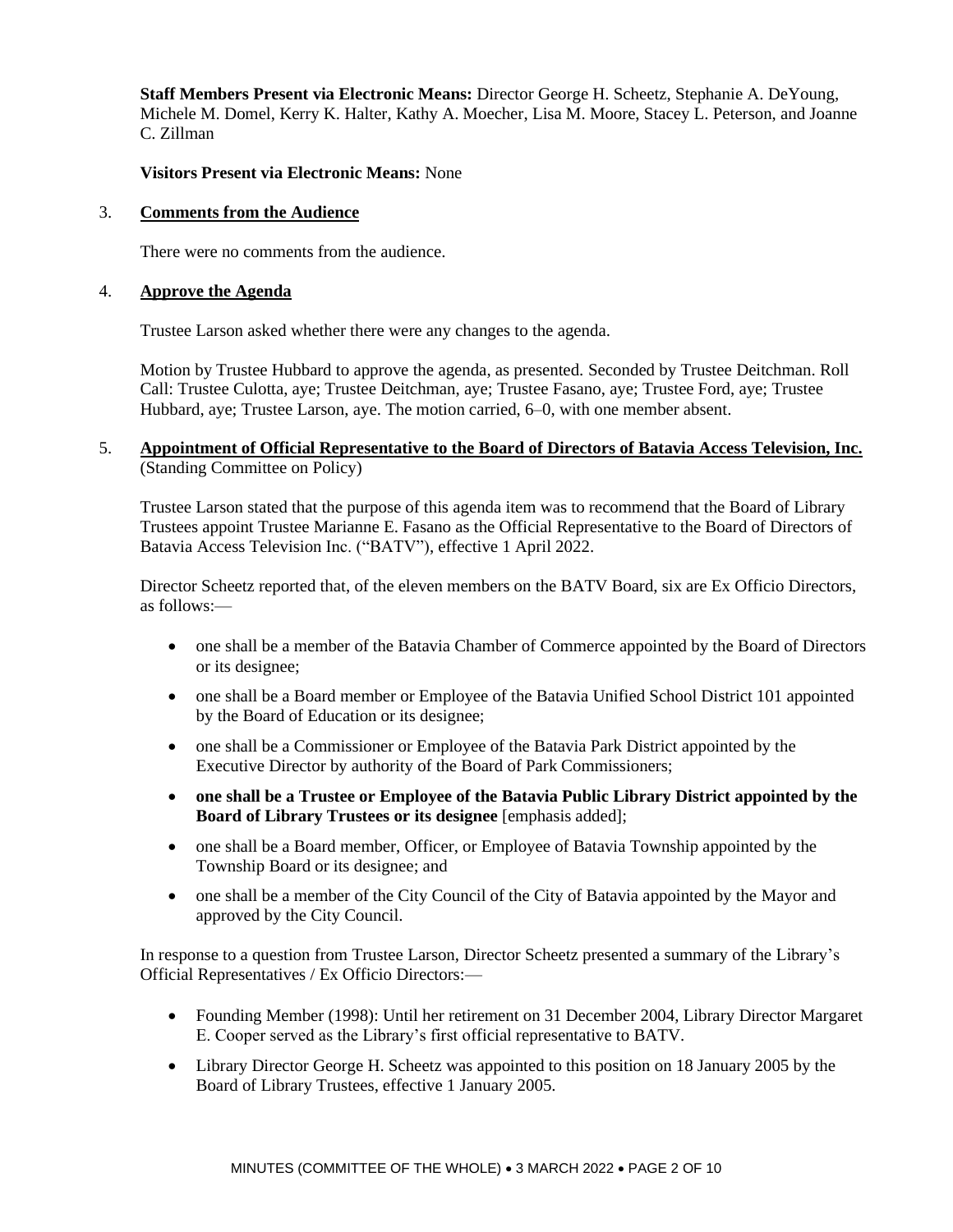- James J. Klyczek, the Library's Electronic Services Manager (previously the Library's Digital Services / Information Technology Coordinator) was appointed to this position on 20 September 2011 by the Board of Library Trustees, effective 1 October 2011.
- Trustee Cara M. Schuster, May 2015 to May 2017
- Trustee Richard A. Henders, May 2017 to May 2019
- Patricia A. Leonard, the Library's Promotional Services Manager, May 2019 to November 2021

Leonard submitted her resignation from this position on Tuesday, 16 November 2021.

Trustee Russo, as Board President, proposed that the Board of Library Trustees (meeting as the Committee of the Whole) appoint Trustee Fasano as the Official Representative to the Board of Directors of BATV. Trustee Fasano accepted the nomination. Discussion followed.

In response to a question from Trustee Larson, Director Scheetz stated that the term is determined by the parent organization. He suggested that Trustee Fasano serve until at least until the next Board is seated in May 2023.

## Motion

Motion by Trustee Culotta to recommend that the Board of Library Trustees appoint Trustee Marianne E. Fasano as the Batavia Public Library's Official Representative to the Board of Directors of Batavia Access Television, Inc., effective 1 April 2022. Seconded by Trustee Hubbard. Roll Call: Trustee Culotta, aye; Trustee Deitchman, aye; Trustee Fasano, aye; Trustee Ford, aye; Trustee Hubbard, aye; Trustee Larson, aye. The motion carried, 6–0, with one member absent.

The Committee requested Director Scheetz to include this item on the Consent Agenda.

6. **Concrete Repairs** (Advantage Paving Solutions Inc.) (Standing Committee on Facilities)

Trustee Larson stated that the purpose of this agenda item was to recommend that the Board of Library Trustees approve a contract for Concrete Repairs as part of the Capital Asset Plan.

Director Scheetz noted that this project is related to Speak Up! Recommendation 3–2. "Maintain the community's investment in the Library building and site by systematically planning to address long-term maintenance needs."

The basis for the proposed project is the "Capital Asset Study" (March 2020), which reads (in part) as follows below, and the Annual Schedule of Capital Projects, which is derived from the Capital Asset Study. The façade repair project, which was completed in 2021, led to the decision to defer several other, less time-sensitive projects.

Site Elements (from the Capital Asset Study)

- Performing concrete patch repairs at stairs as necessary.
- Replacing concrete sidewalk sections as necessary.
- Replacing deteriorated curb sections in conjunction with other concrete work.
- Injecting cracks in concrete retaining walls with a hydrophobic chemical grout.
- Replacing site lighting fixtures and other miscellaneous site elements [such as bike racks] as they reach the end of their useful life.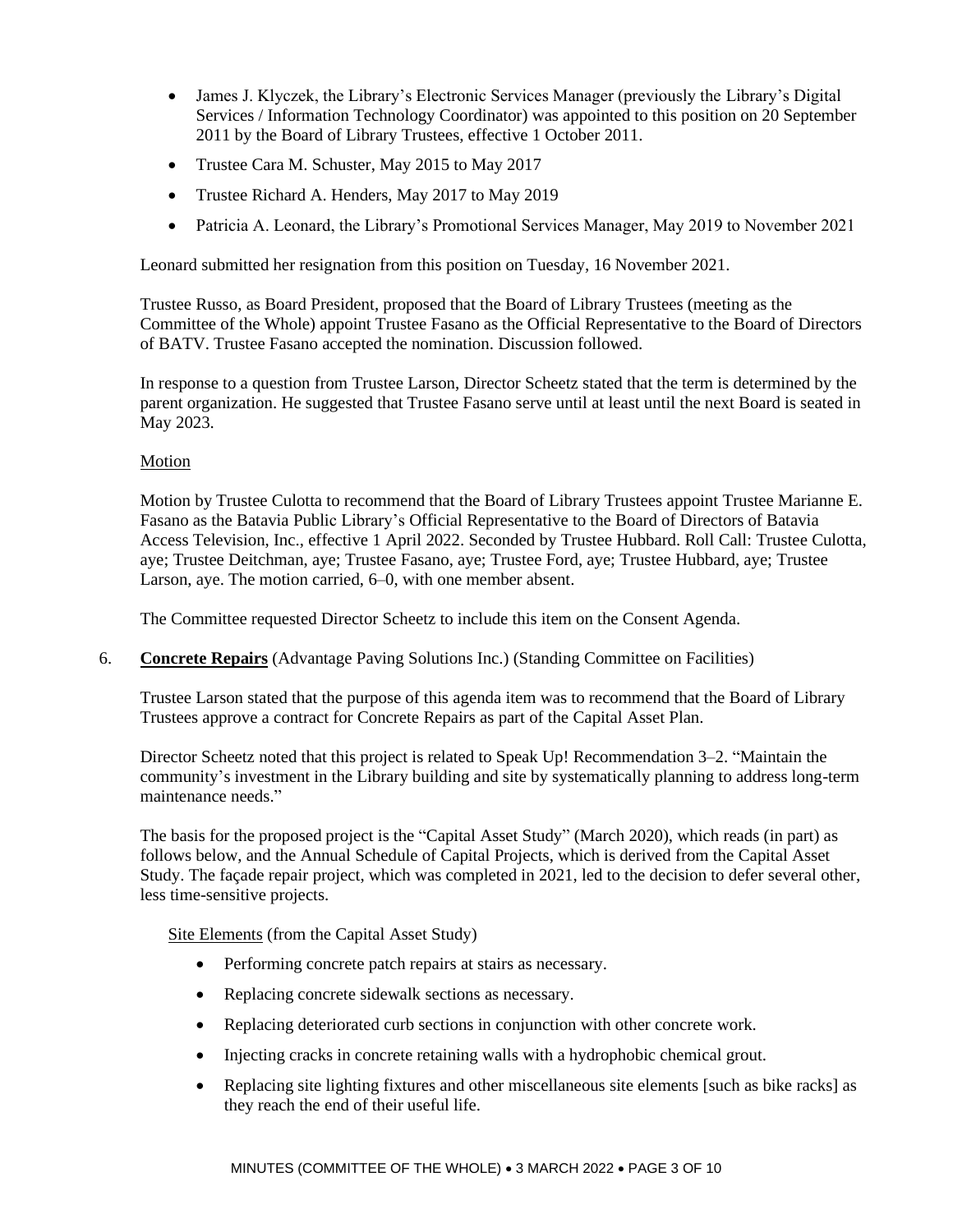| <b>Contractor</b>                    |    | <b>Base Bid</b> |
|--------------------------------------|----|-----------------|
| Advantage Paving Concepts Inc.       | S  | 60,668.04       |
| <b>Berglund Construction Company</b> | S. | 158,875.00      |
| Mertes Contracting Corp.             | S  | 169,061.78      |
| <b>Misfits Construction Company</b>  |    | 147,275.00      |

Director Scheetz reported that the Library received four bids for the Concrete Repairs project.

The lowest apparent bidder was Advantage Paving Concepts Inc., of Joliet, Illinois, in the amount of \$60,668.04. In fact, Advantage Paving Concepts Inc. submitted the lowest bids for any combination of Base Bid and Alternates, and was determined to be the lowest responsive, responsible bidder. Discussion followed

The consensus of the Committee of the Whole supported awarding a contract to Advantage Paving Concepts Inc., of Joliet, Illinois, in the amount of \$62,268.04, including Alternate 1, performance and payment bonds for the Base Bid.

## Bike Racks

Director Scheetz asked whether the Committee of the Whole preferred bike racks with a stainless-steel finish, as included in the Base Bid, or bike racks with a painted finish, as described in Alternate 2 (Deduction for Powder-Coated Steel instead of Stainless Steel Bike Racks) and Alternate 3 (Performance Bond). Discussion followed.

The consensus of the Committee of the Whole supported the stainless-steel finish.

In response to a question from Trustee Deitchman, discussion followed on the Kane County Bike-Share System, which was under consideration by the Board of Library Trustees in late 2019 / early 2020.

Trustee Deitchman requested Director Scheetz add Bike-Share Stations and charging stations for electric vehicles to the list of future agenda items. Discussion followed.

## Motion

Motion by Trustee Ford to recommend that the Board of Trustees

- (1) accept the Base Bid and Alternate 1 (Performance Bond) for Concrete Repairs from Advantage Paving Solutions Inc., of Joliet, Illinois, as presented; and
- (2) authorize Director George H. Scheetz to execute a contract with Advantage Paving Solutions Inc., of Joliet, Illinois, in the amount of \$62,268.04; and
- (3) authorize Director Scheetz, in consultation with Trustee Andrew R. Deitchman, as chair of the Standing Committee on Facilities, to act on behalf of the Board of Library Trustees between meetings in relation to time-sensitive issues that may affect the Concrete Repairs project, including but not limited to change orders, but not to exceed the contingency amount; that is, the allowance for additional work.

Seconded by Trustee Hubbard. Roll Call: Trustee Culotta, aye; Trustee Deitchman, aye; Trustee Fasano, aye; Trustee Ford, aye; Trustee Hubbard, aye; Trustee Larson, aye. The motion carried, 6–0, with one member absent.

The Committee requested Director Scheetz to include this item on the Consent Agenda.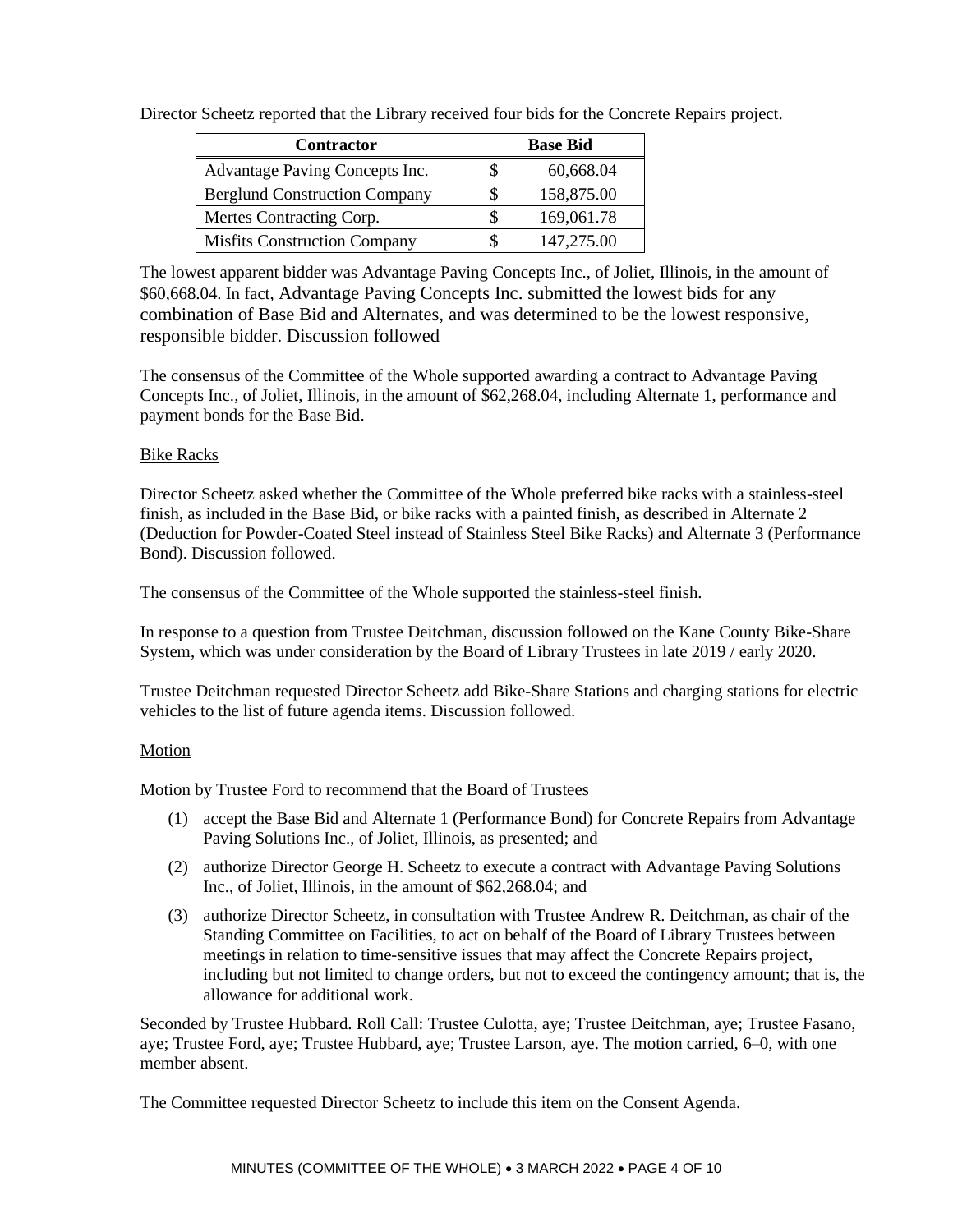7. **New Sign to Market Businesses in Downtown Batavia** (Revised Proposal) (Batavia MainStreet) (Standing Committee on Facilities)

Trustee Larson stated that the purpose of this agenda item was to recommend that the Board of Library Trustees approve a revised proposal from Batavia MainStreet to place a permanent sign on the Library's campus.

Director Scheetz noted that, in February 2022, the Committee of the Whole reviewed a request from Batavia MainStreet to install a permanent sign (described as a "kiosk") on the Library's campus as part of a larger downtown initiative. While the Committee was not opposed to the concept, it did not support the location proposed by Batavia MainStreet.

Director Scheetz reported that, at the Committee's direction, he followed up with the executive director of Batavia MainStreet to identify mutually acceptable locations for the proposed "kiosk." They met, walked the area, and identified two possible locations, as follows.

- Option 1—Adjacent to Wilson Street, east of the crosswalk, and within the confines of the City's easement and the area developed as part of the City's Streetscape Project.
- Option 2—Adjacent to Batavia Avenue, south of the sycamore tree.

Batavia MainStreet and the City of Batavia expressed a strong preference for Option 2, which is described more fully in the following illustration. The City has agreed to install the concrete pad.

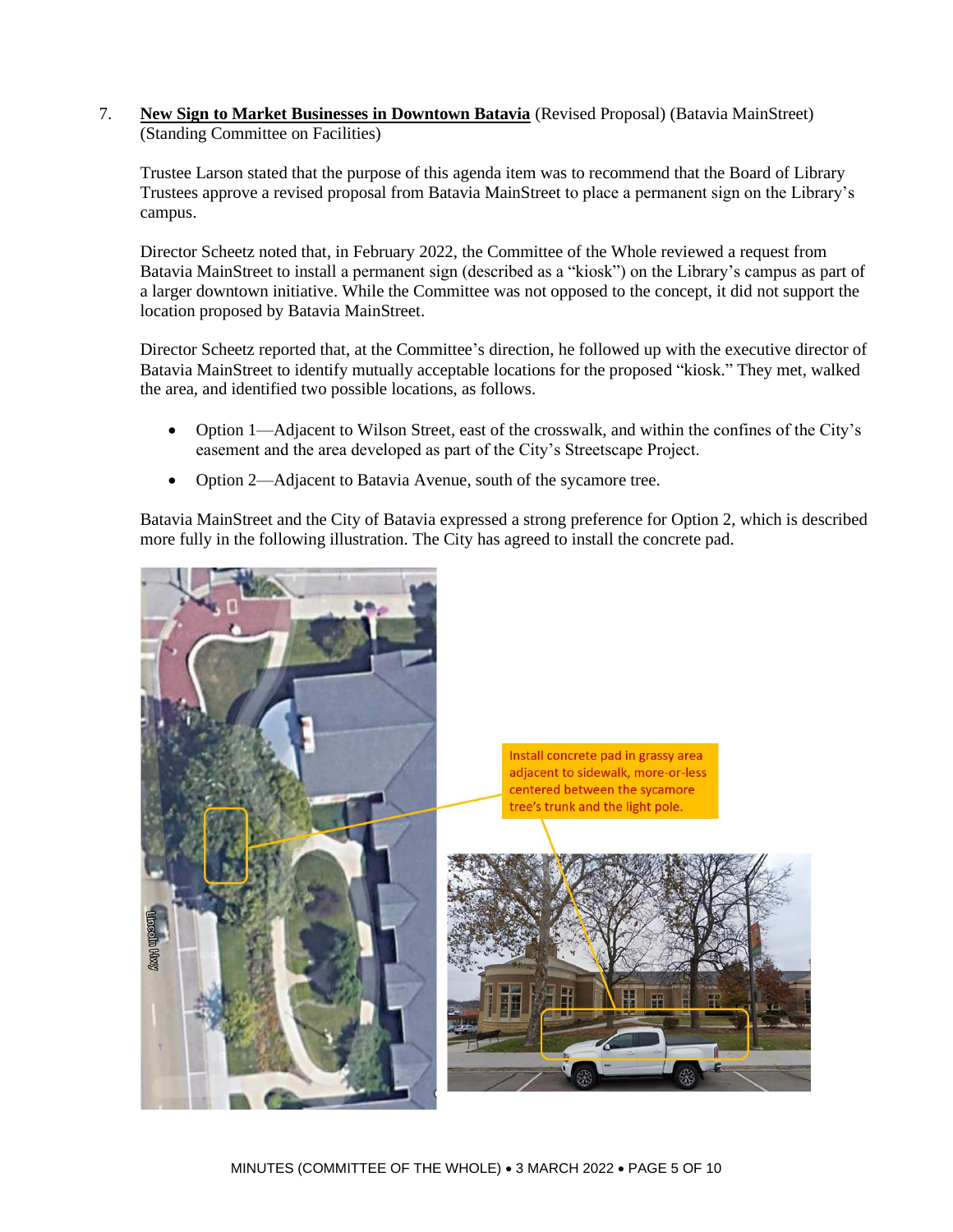Director Scheetz expressed a high level of comfort with and support for Option 2, which he described as the least intrusive and most acceptable option. Discussion followed

In response to a question from Trustee Larson, discussion followed on which parties were responsible for maintenance of both the concrete pad and the kiosk.

The consensus of the Committee of the Whole was to incorporate statements of responsibility in a letter of understanding.

In response to an observation by Trustee Deitchman, a lively discussion ensued on the proposed location (Option 2) and other possible options.

Given the preference for Option 2 stated by Batavia MainStreet, the consensus of the Committee of the Whole supported Option 2 as an acceptable location.

Trustee Ford gave kudos to Director Scheetz for his working with Batavia MainStreet to identify a mutually acceptable location for the kiosk bring the project to a successful conclusion.

#### **Motion**

Motion by Trustee Hubbard to recommend that the Board of Library Trustees

- (1) support in concept the sign ("kiosk") proposed by Batavia MainStreet,
- (2) approve Option 2 (namely, install a concrete pad for the sign in the grassy area adjacent to the sidewalk that is parallel to Batavia Avenue, south of the sycamore tree, more-or-less centered between the sycamore tree and the light pole) as a mutually acceptable location, and
- (3) authorize Director Scheetz to work with Batavia MainStreet (and the City of Batavia as applicable) to develop and execute a "license agreement" related to this project.

Seconded by Trustee Deitchman. Roll Call: Trustee Culotta, aye; Trustee Deitchman, aye; Trustee Fasano, aye; Trustee Ford, aye; Trustee Hubbard, aye; Trustee Larson, aye. The motion carried, 6–0, with one member absent.

The Committee requested Director Scheetz to include this item on the Consent Agenda.

#### 8. **Comments from the Committee of the Whole**

There were no additional comments from the Committee of the Whole.

9. **A closed session** for "Deliberations concerning salary schedules for one or more classes of employees," as authorized by 5 ILCS  $120/2(c)(2)$ 

Motion by Trustee Culotta to enter into closed session for the purpose stated. Seconded by Trustee Ford. Roll Call: Trustee Culotta, aye; Trustee Deitchman, aye; Trustee Fasano, aye; Trustee Ford, aye; Trustee Hubbard, aye; Trustee Larson, aye. The motion carried, 6–0, with one member absent.

The Committee of the Whole entered closed session at 6:46 p.m.

The Committee of the Whole returned to open session at 7:22 p.m.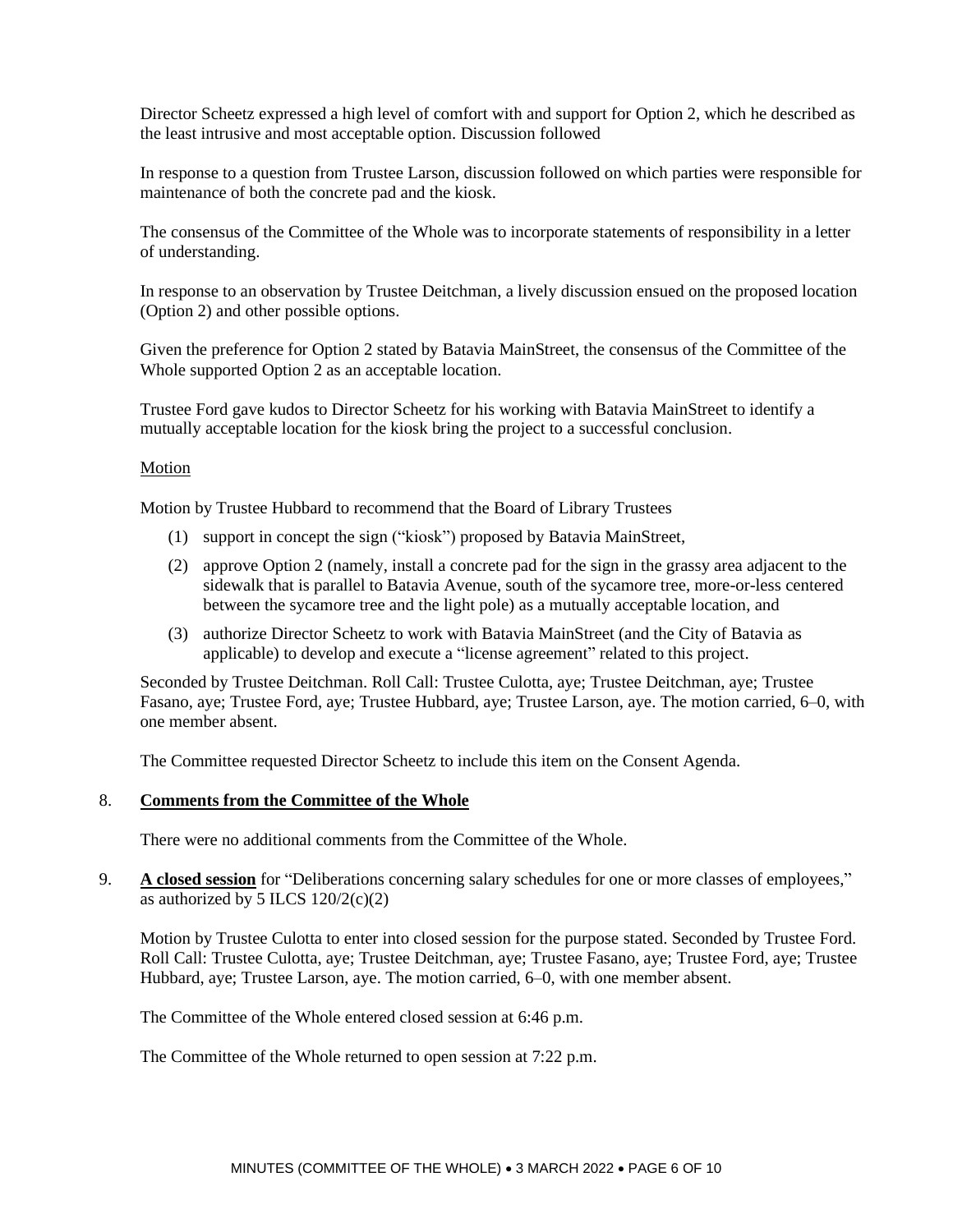## 10. **New Salary Schedule and Related Improvements**

Trustee Larson stated that the purpose of this agenda item was to recommend the approval of a New Salary Schedule and (in the context of the new Salary Schedule) continue to fulfill the Referendum 2018 promises on Infrastructure Needs and Quality Staffing.

Motion by Trustee Culotta to recommend that the Board of Library Trustees approve a New Salary Schedule, as presented, and related improvements, namely:—

- Complete the transition to a \$15.00 per hour minimum wage, effective 1 July 2022.
- Adopt a new Salary Schedule for 2022–2023 based on a \$15.00 per hour minimum wage.
- Increase employees' hourly rates in compliance with the new Salary Schedule for 2022–2023.
- Adopt new and/or revised Guidelines for the Working Budget for 2022–2023 related to "Reserve Funds" [revised] and "New Salary Schedule" [new], as follows.

**Reserve Funds:** Budget 4.0% of the revenues in the Library Fund for the Special Reserve Fund or the following amounts, whichever are higher:—

• Fiscal Year 2023—: Budget \$300,000 for Special Reserve Fund

**New Salary Schedule:** Budget \$300,000 for the following continuing and new initiatives:—

- **Minimum Wage:** Budget approximately \$155,000 to implement the proposed New Salary Schedule (and increase hourly rates accordingly) and complete the transition to a minimum wage of \$15.00 per hour, effective 1 July 2022.
- **New Positions:** Budget approximately \$145,000 for new positions, effective 1 July 2022.

Seconded by Trustee Hubbard. Roll Call: Trustee Culotta, aye; Trustee Deitchman, aye; Trustee Fasano, aye; Trustee Ford, aye; Trustee Hubbard, aye; Trustee Larson, aye. The motion carried, 6–0, with one member absent.

The Committee requested Director Scheetz to include this item on the Regular Agenda.

## 11. **Future Agenda Items**

In the absence of separate committee meetings, this report is provided for purposes of information and planning.

#### a. **Facilities Issues** (Trustee Deitchman, *Chair*)

*The focuses of Facilities Issues are building & grounds, technology, and related policies and services. Such issues generally (but not exclusively) have an internal approach; that is, work is directed to the physical library and its campus.*

- Architectural Services (Master Plan and Concept Design)
- Independent Technology Audit
- Technology Plan
- Walk the Property
- Wi-Fi System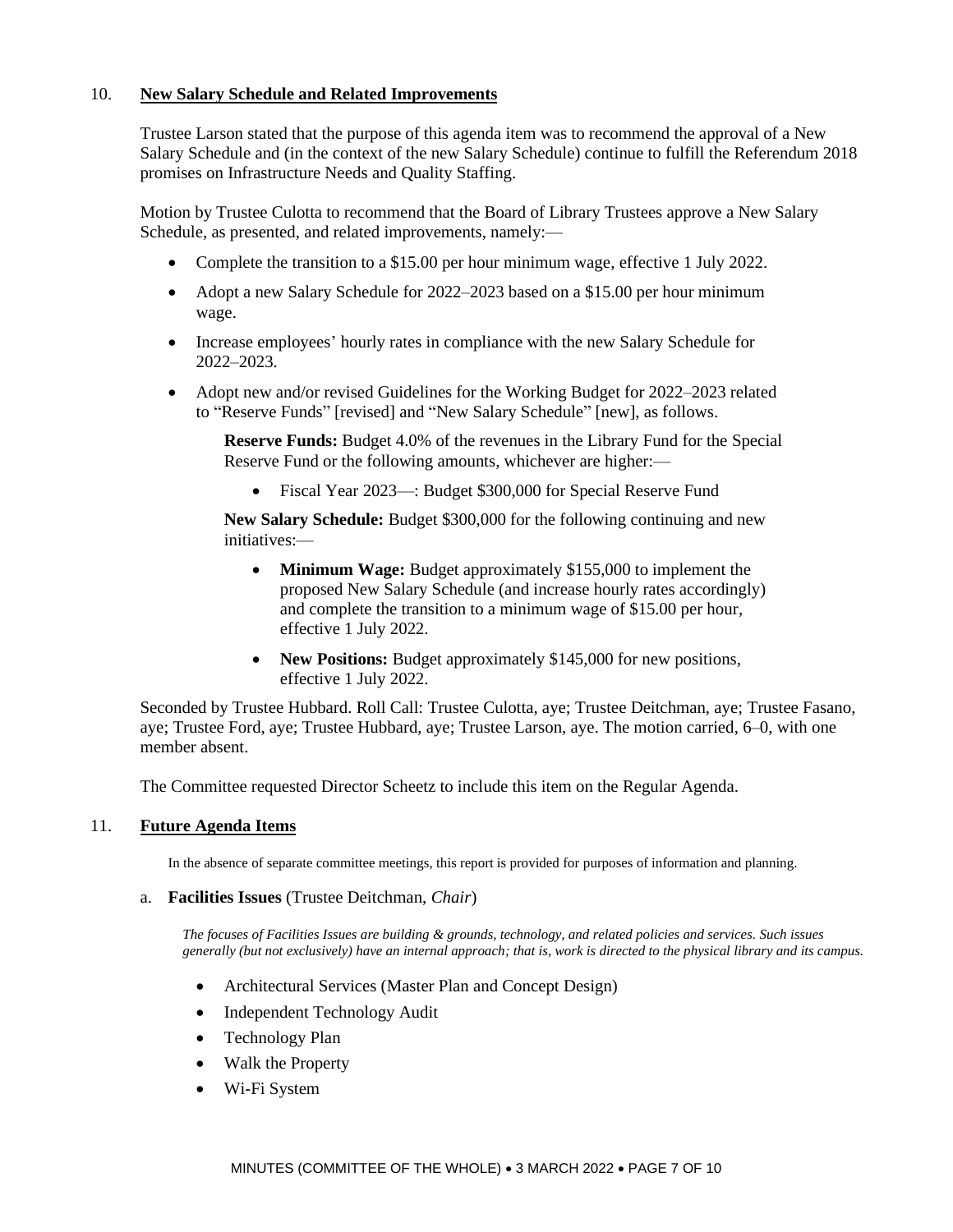- Annual Schedule of Capital Projects (July–August 2022)
- Proper Storage for Paintings and Other Works of Art when Not on Public Display
- Streetscape Project (City of Batavia): Water Street
- b. **Finance Issues** (Trustee Culotta, *Chair*)

*The focuses of Finance Issues are budget & finance and related policies and services.*

- Note: A schedule of future agenda items is included in the Committee packet for purposes of information and planning.
- Policy on Fines and Fees (March–April 2022)

Trustee Culotta requested Director Scheetz to add the schedule of future agenda items for the Standing Committee on Finance, including the standard timeline for the Annual Budget and Appropriation and Annual Levy, to the Committee of the Whole agenda, rather than continuing to attach a separate report.

c. **Outreach Issues** (Trustee Larson, *Chair*)

*The focuses of Outreach Issues are marketing & public relations, community engagement, art, and related policies and services, and Recognition as a Library Leader. Such issues generally (but not exclusively) have an external approach; that is, direct service to users and the community.*

- Technology Advisory Group (TAG)
- Policy on Exhibit Spaces, Bulletin Boards, and Literature Racks
- Telephone for Public Use
- Recognition as a Library Leader (April 2023)
- d. **Policy Issues** (Trustee Russo, *Chair*)

*The focuses of Policy Issues are human resources, related policies and services, strategic planning, and general policies.*

- Policy on Reference Services (April 2022)
- Media Relation (April 2022)
- Minimum Wage Law: Transition Plan for Year 4 (February 2022)
- Succession Issues
- Standards for Illinois Public Libraries: Review of Standards
- Standards for Illinois Public Libraries: Accessibility of Policy Statements
- Visibility
- Retrospective Review [of the Temporary Closure in Relation to COVID-19 Crisis]
- Bylaws of the Board of Library Trustees
- Policy on Leave of Absence without Pay
- Organizational Identity: Statement of Purpose (Trust & Track Institute) (April 2021)
- Organizational Identity: Statement of Vision
- Cannabis Regulation and Tax Act [410 ILCS 705 et seq.]
- Policy on Reimbursement of Employee Expenses (pursuant to 820 ILCS 115 / 9.5)
- Policy on a Safe and Healthful Workplace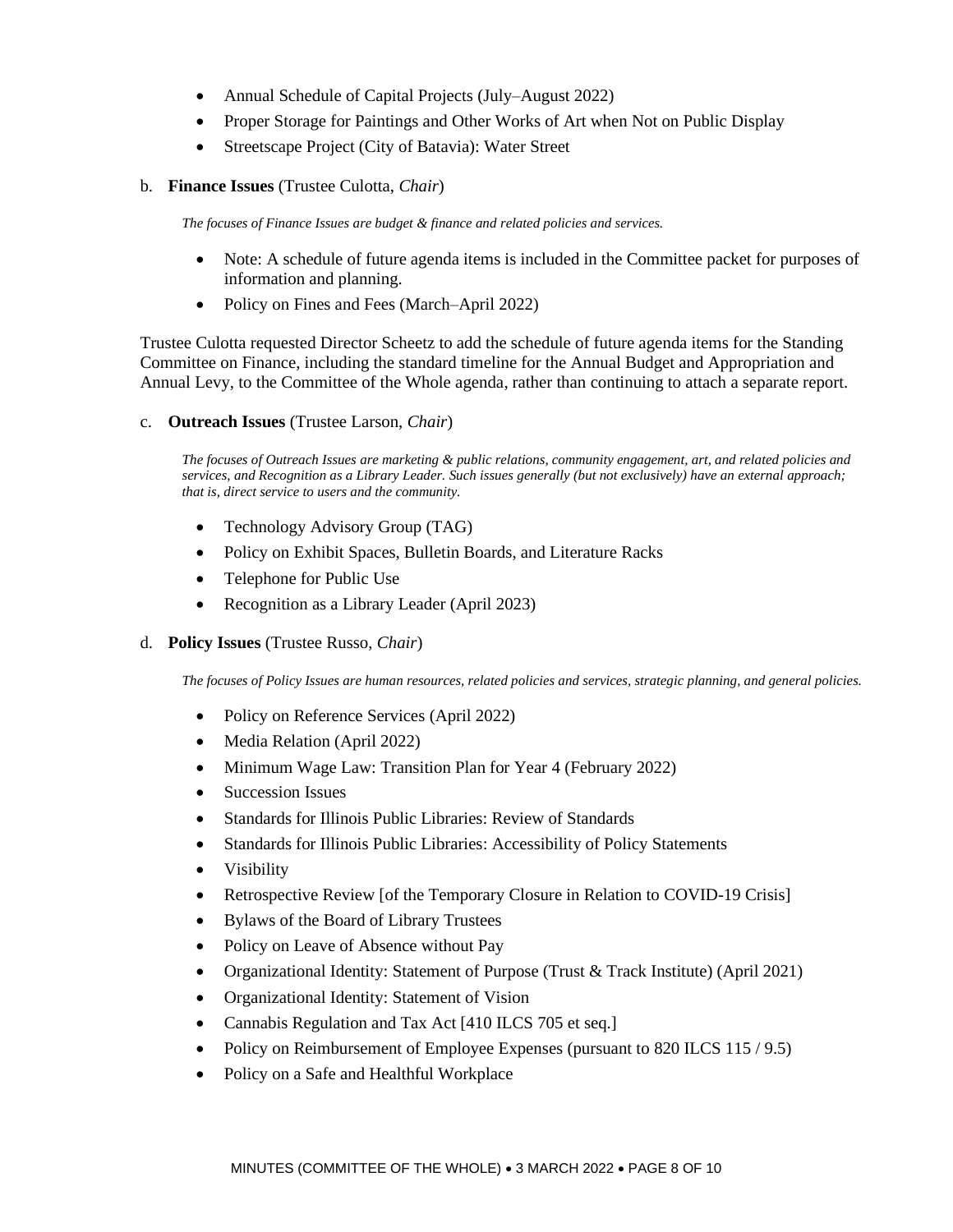- Self-Appraisal for Board of Library Trustees (April 2022)
- Personnel Complement Detail and Authorized Personnel Strength (June 2022)

## 12. *Next Meetings or Events*

In response to a question from Trustee Deitchman, discussion followed on reopening the Library's meeting rooms to outside groups.

In response to a comment by Trustee Deitchman, discussion followed on the Board of Library Trustees returning to in-person meetings.

- *a.* {NEW} *Read Across America Day, Wednesday, 2 March 2022 — annual event on or near March 2, the birthday of Dr. Seuss*
- *b. Casimir Pulaski's Birthday (Observed) (1st Monday in March), Monday, 7 March 2022, Library Open [I]*
- *c. Daylight Saving Time Begins at 2:00 a.m. (2nd Sunday in March), Sunday, 13 March 2022*
- *d. Board of Library Trustees (Regular Meeting), Tuesday, 15 March 2022, 6:00 p.m., Meeting Will Take Place via Electronic Means*
- *e. Freedom of Information Day, Wednesday, 16 March 2022 — annual event on or near March 16, the birthday of James Madison (1751–1836), who is widely regarded as the Father of the Constitution and the foremost advocate for openness in government*
- *f. National Library Week (65th Annual Observance, 1958–2022, yet only the 64th anniversary), Sunday–Saturday, 3–9 April 2022 — to celebrate libraries and librarians and the pleasures and importance of reading, and invite library use and support — 2022 Theme: "Connect with Your Library"*
- *g. 140th Anniversary of the Board of Library Trustees of the Batavia Public Library (4 April 1882– 2022), Monday, 4 April 2022*
- *h. 141st Anniversary of the Batavia Public Library (5 April 1881–2022), Tuesday, 5 April 2022*
- *i. Board of Library Trustees (Committee of the Whole Meeting), Thursday, 7 April 2022, 6:00 p.m., Meeting Will Take Place via Electronic Means*
- *j. National Drop Everything and Read (D.E.A.R.) Day, Tuesday, 12 April 2022 — annual celebration on April 12, the birthday of Beverly Cleary (1916–2021) — who wrote about D.E.A.R. in Ramona Quimby, Age 8 — to remind and encourage families to make reading together on a daily basis a family priority [Note: The sponsors now promote D.E.A.R. as a month-long event in April.]*
- *k. Good Friday, Friday, 15 April 2022, Library Open [I]*
- *l. Easter, Sunday, 17 April 2022, Library Closed*
- *m. Board of Library Trustees (Regular Meeting), Tuesday, 19 April 2022, 6:00 p.m., Meeting Will Take Place via Electronic Means*